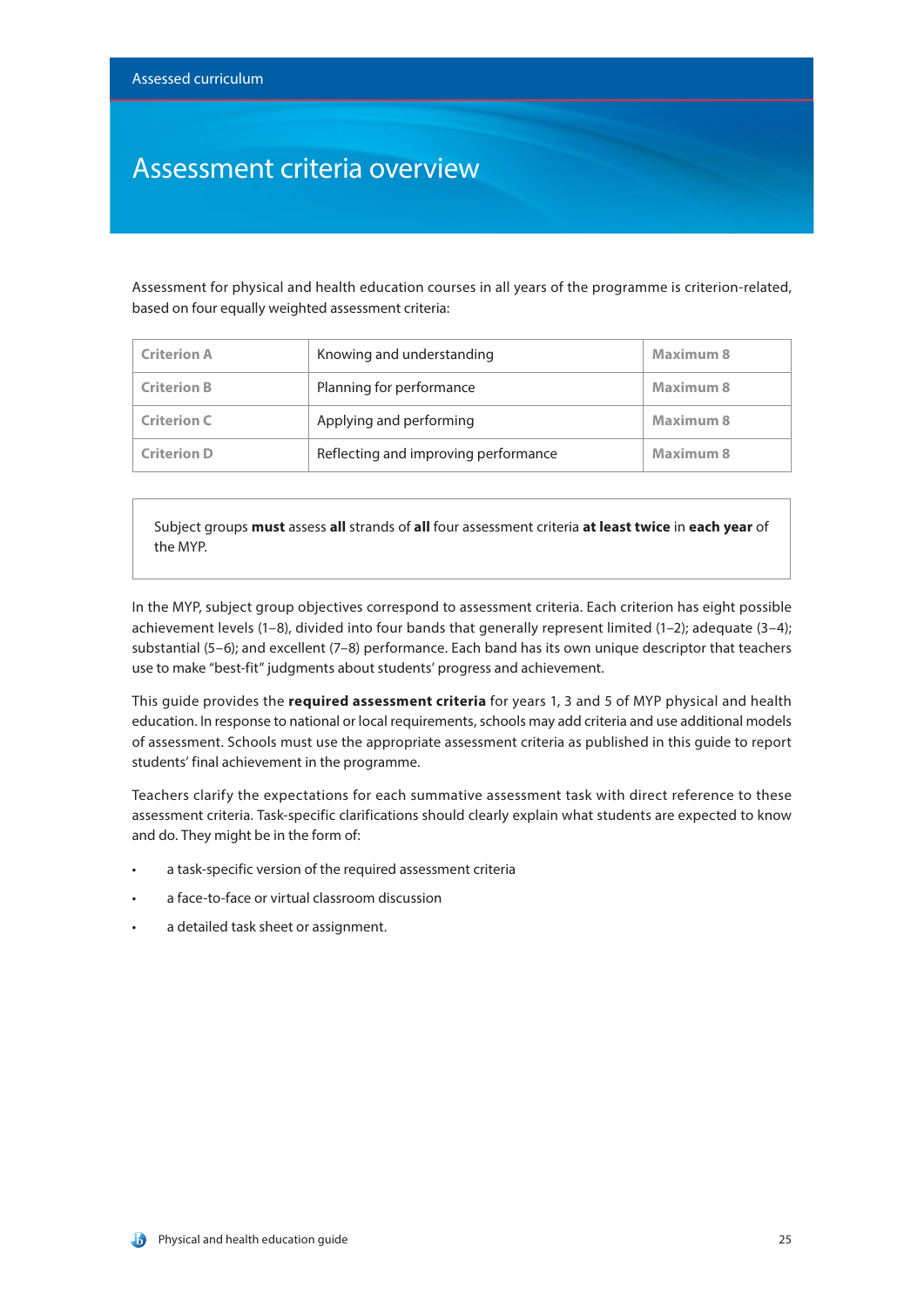### Physical and health education assessment criteria: Year 3

## Criterion A: Knowing and understanding

#### **Maximum: 8**

At the end of year 3, students should be able to:

- i. describe physical and health education factual, procedural and conceptual knowledge
- ii. apply physical and health education knowledge to explain issues and solve problems set in familiar and unfamiliar situations

| <b>Achievement level</b> | Level descriptor                                                                                                                                                                                                                                                                                                                                                                                                 |  |
|--------------------------|------------------------------------------------------------------------------------------------------------------------------------------------------------------------------------------------------------------------------------------------------------------------------------------------------------------------------------------------------------------------------------------------------------------|--|
| $\mathbf{0}$             | The student <b>does not</b> reach a standard described by any of the descriptors<br>below.                                                                                                                                                                                                                                                                                                                       |  |
| $1 - 2$                  | The student:<br>i.<br>recalls physical and health education factual, procedural and conceptual<br>knowledge<br>identifies physical and health education knowledge to outline issues and<br>ii.<br>suggest solutions to problems set in familiar situations<br>applies physical and health terminology to communicate understanding<br>iii.<br>with limited success.                                              |  |
| $3 - 4$                  | The student:<br>states physical and health education factual, procedural and conceptual<br>i.<br>knowledge<br>identifies physical and health education knowledge to describe issues<br>ii.<br>and to solve problems set in familiar situations<br>applies physical and health terminology to communicate understanding.<br>iii.                                                                                  |  |
| $5 - 6$                  | The student:<br>i.<br>outlines physical and health education factual, procedural and<br>conceptual knowledge<br>applies physical and health education knowledge to describe issues<br>ii.<br>and to solve problems set in familiar situations and suggest solutions to<br>problems set in unfamiliar situations<br>applies physical and health terminology consistently to communicate<br>iii.<br>understanding. |  |

iii. apply physical and health terminology effectively to communicate understanding.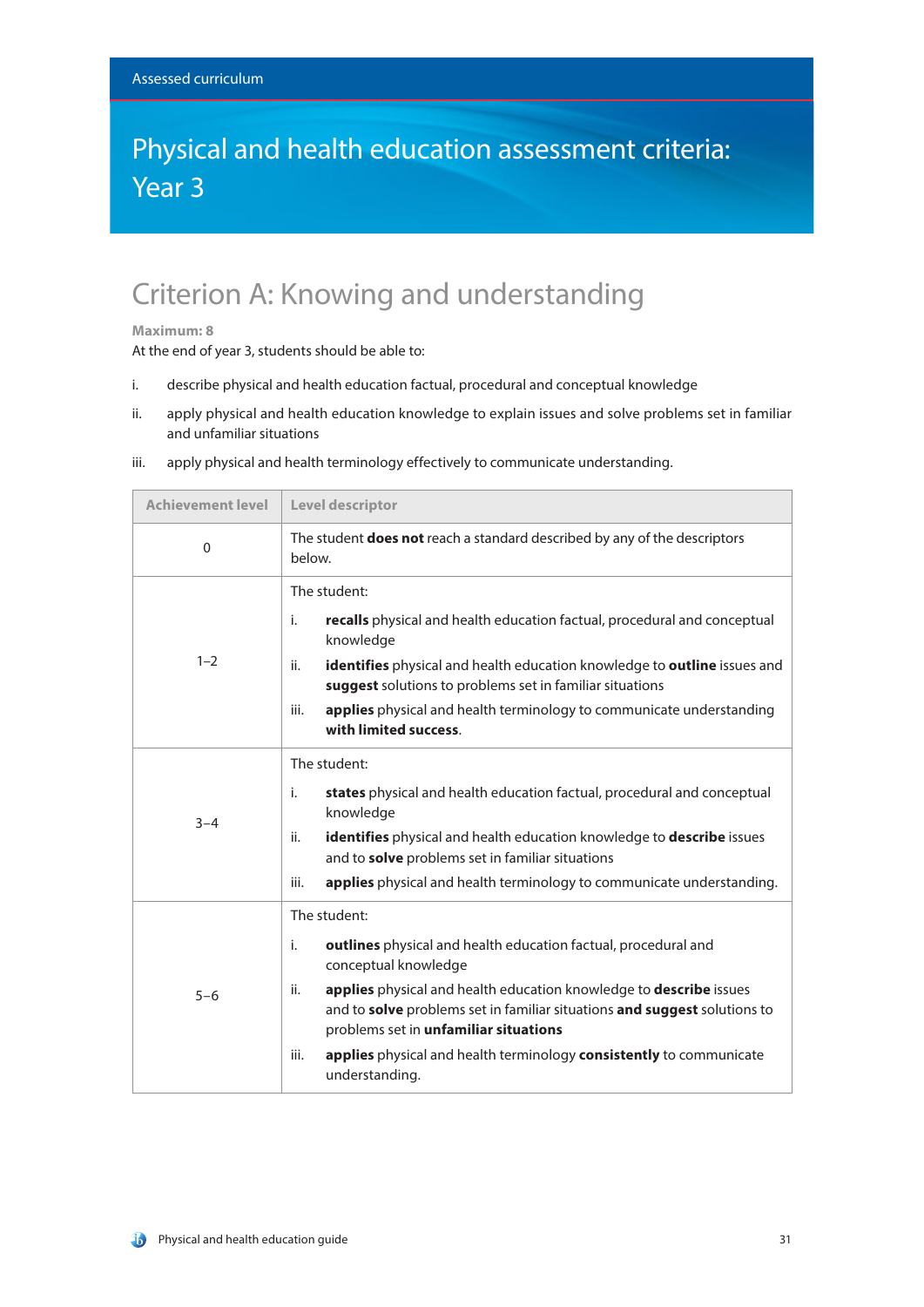| <b>Achievement level</b> | Level descriptor                                                                                                                         |
|--------------------------|------------------------------------------------------------------------------------------------------------------------------------------|
|                          | The student:                                                                                                                             |
| $7 - 8$                  | <b>describes</b> physical and health education factual, procedural and<br>i.<br>conceptual knowledge                                     |
|                          | applies physical and health education knowledge to explain issues and<br>ii.<br>solve problems set in familiar and unfamiliar situations |
|                          | iii.<br>applies physical and health terminology consistently and effectively to<br>communicate understanding.                            |

| Notes for criterion A |                                                                         |
|-----------------------|-------------------------------------------------------------------------|
| $\bullet$             | Criterion A must be assessed in non-performance/non-playing situations. |
|                       | Criterion A can be assessed only through written or oral tasks.         |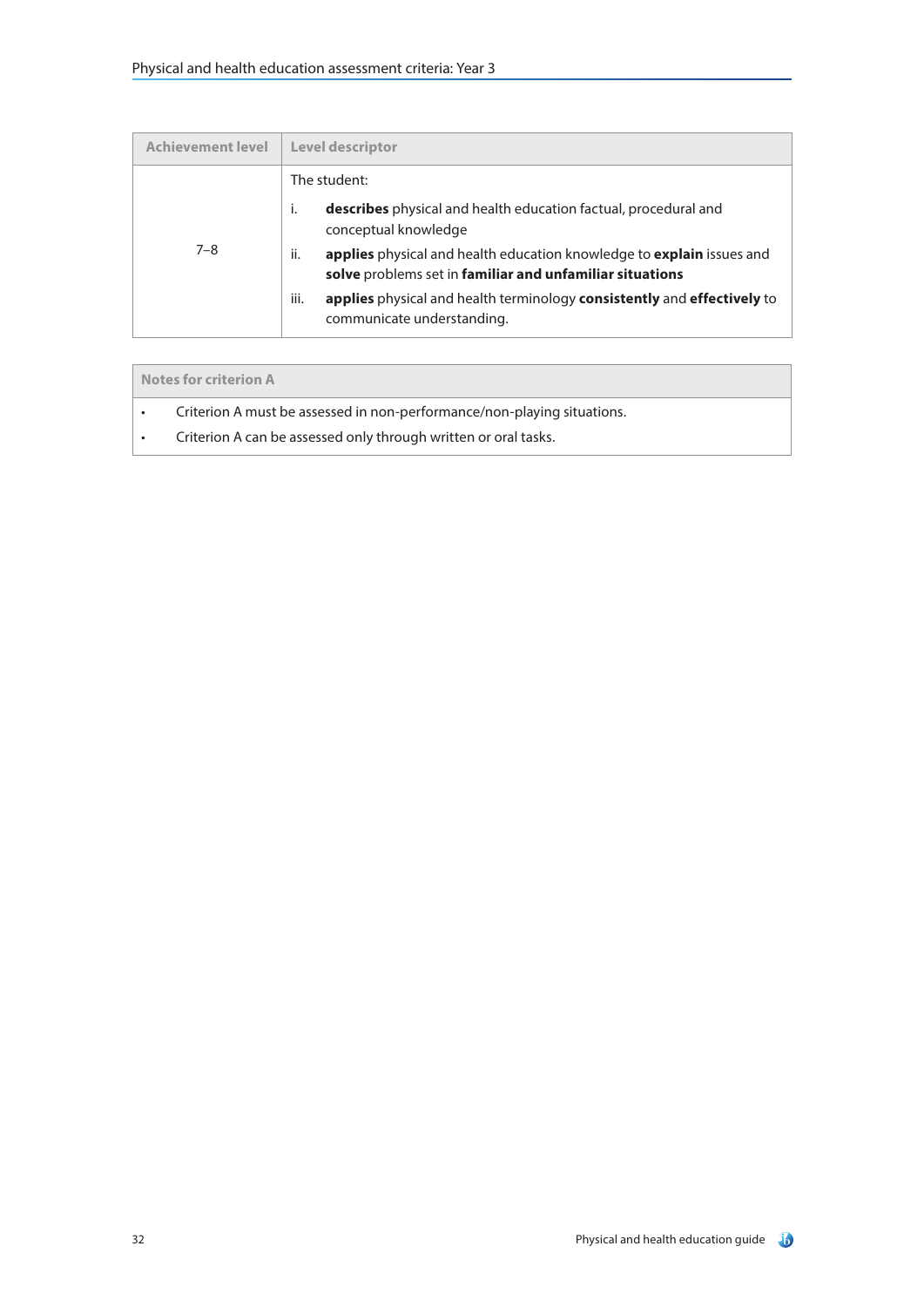## Criterion B: Planning for performance

### **Maximum: 8**

At the end of year 3, students should be able to:

- i. outline goals to enhance performance
- ii. design and explain a plan for improving physical performance and health.

| <b>Achievement level</b> | Level descriptor                                                                                                                                    |
|--------------------------|-----------------------------------------------------------------------------------------------------------------------------------------------------|
| $\Omega$                 | The student <b>does not</b> reach a standard described by any of the descriptors<br>below.                                                          |
| $1 - 2$                  | The student:<br>states a goal to enhance performance<br>j.<br>ii.<br>outlines a limited plan for improving physical performance and health.         |
| $3 - 4$                  | The student:<br>lists goals to enhance performance<br>i.<br>ii.<br><b>outlines</b> a plan for improving physical performance and health.            |
| $5 - 6$                  | The student:<br>identifies goals to enhance performance<br>i.<br>designs a plan for improving physical performance and health.<br>ii.               |
| $7 - 8$                  | The student:<br>outlines goals to enhance performance<br>i.<br>ii.<br>designs and explains a plan for improving physical performance and<br>health. |

### **Notes for criterion B**

• Criterion B can be assessed through units that require students to inquire and plan. Examples include: composition of aesthetic movement routines (such as gymnastics, dance, sport aerobics, martial arts), fitness training programmes, coaching programmes, game creation and laboratory investigations (such as fitness, skill acquisition, energy systems).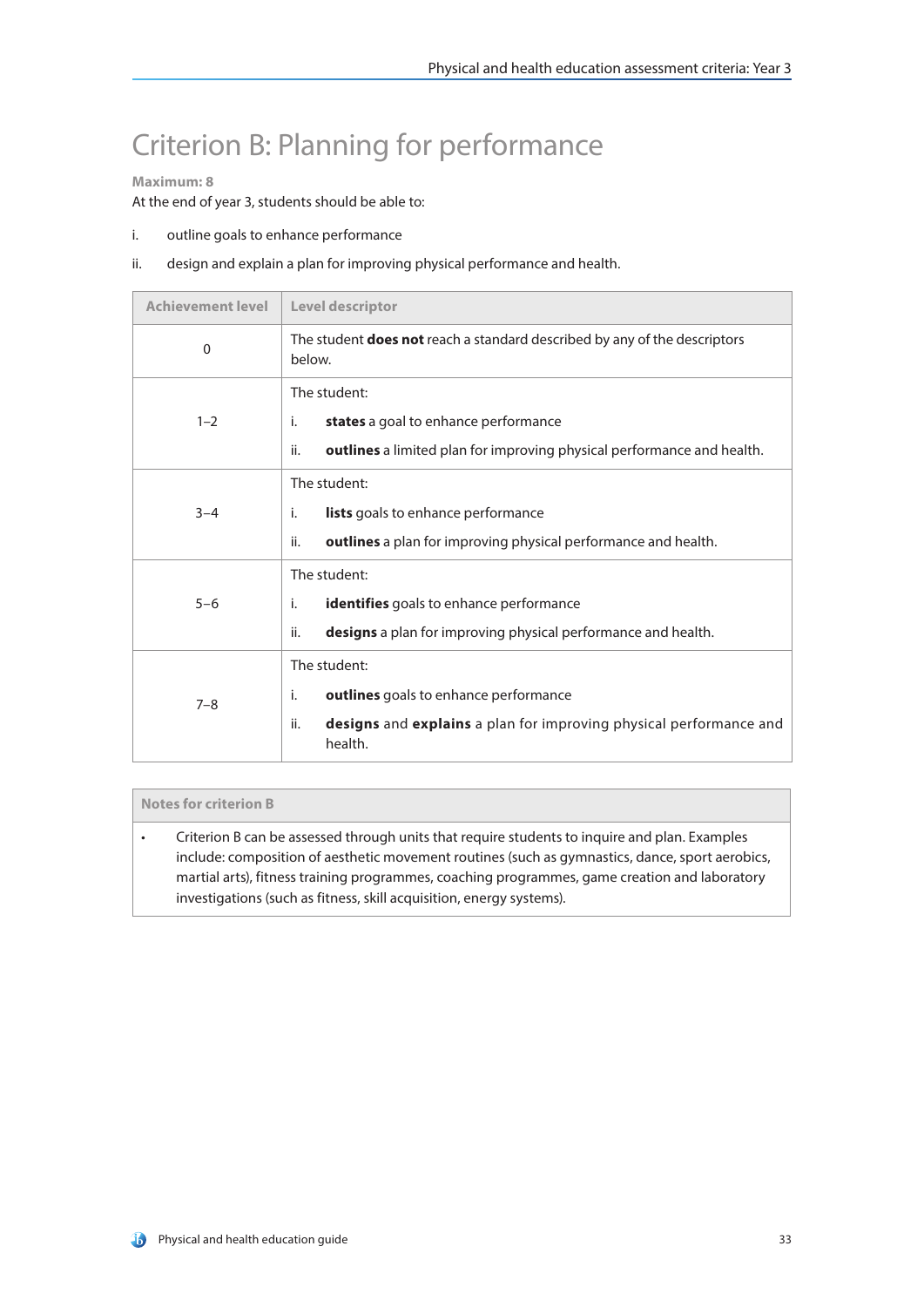# Criterion C: Applying and performing

### **Maximum: 8**

At the end of year 3, students should be able to:

- i. demonstrate and apply a range of skills and techniques
- ii. demonstrate and apply a range of strategies and movement concepts
- iii. outline and apply information to perform effectively.

| <b>Achievement level</b> | Level descriptor                                                                                                                                                                                                                                |  |
|--------------------------|-------------------------------------------------------------------------------------------------------------------------------------------------------------------------------------------------------------------------------------------------|--|
| $\Omega$                 | The student does not reach a standard described by any of the descriptors<br>below.                                                                                                                                                             |  |
| $1 - 2$                  | The student:<br>recalls and applies skills and techniques with limited success<br>i.<br>recalls and applies strategies and movement concepts with limited success<br>ii.                                                                        |  |
|                          | iii.<br>recalls and applies information to perform.                                                                                                                                                                                             |  |
| $3 - 4$                  | The student:<br>demonstrates and applies skills and techniques with limited success<br>i.<br>demonstrates and applies strategies and movement concepts with<br>ii.<br>limited success<br>identifies and applies information to perform.<br>iii. |  |
| $5 - 6$                  | The student:<br>demonstrates and applies skills and techniques<br>i.<br>ii.<br>demonstrates and applies strategies and movement concepts<br>iii.<br>identifies and applies information to perform effectively.                                  |  |
| $7 - 8$                  | The student:<br>demonstrates and applies a range of skills and techniques<br>i.<br>demonstrates and applies a range of strategies and movement concepts<br>ii.<br>outlines and applies information to perform effectively.<br>iii.              |  |

### **Notes for criterion C**

- Criterion C must be assessed in **performance/playing situations**.
- A student's ability to demonstrate and apply **skills and techniques** could include: accuracy, efficiency, control, coordination, timing, fluency, speed and power.
- A student's ability to demonstrate and apply **strategies and movement concepts** could include: the use of space, force and flow of movement and adaptation to various situations.
- A student's ability to outline and apply **information** to perform effectively could include: reading the situation, processing information, responding to feedback and making appropriate decisions. Depending on the nature of the activity, these sorts of characteristics should be considered.
- Criterion C is not appropriate for assessing replication of movement routines and umpiring/ refereeing.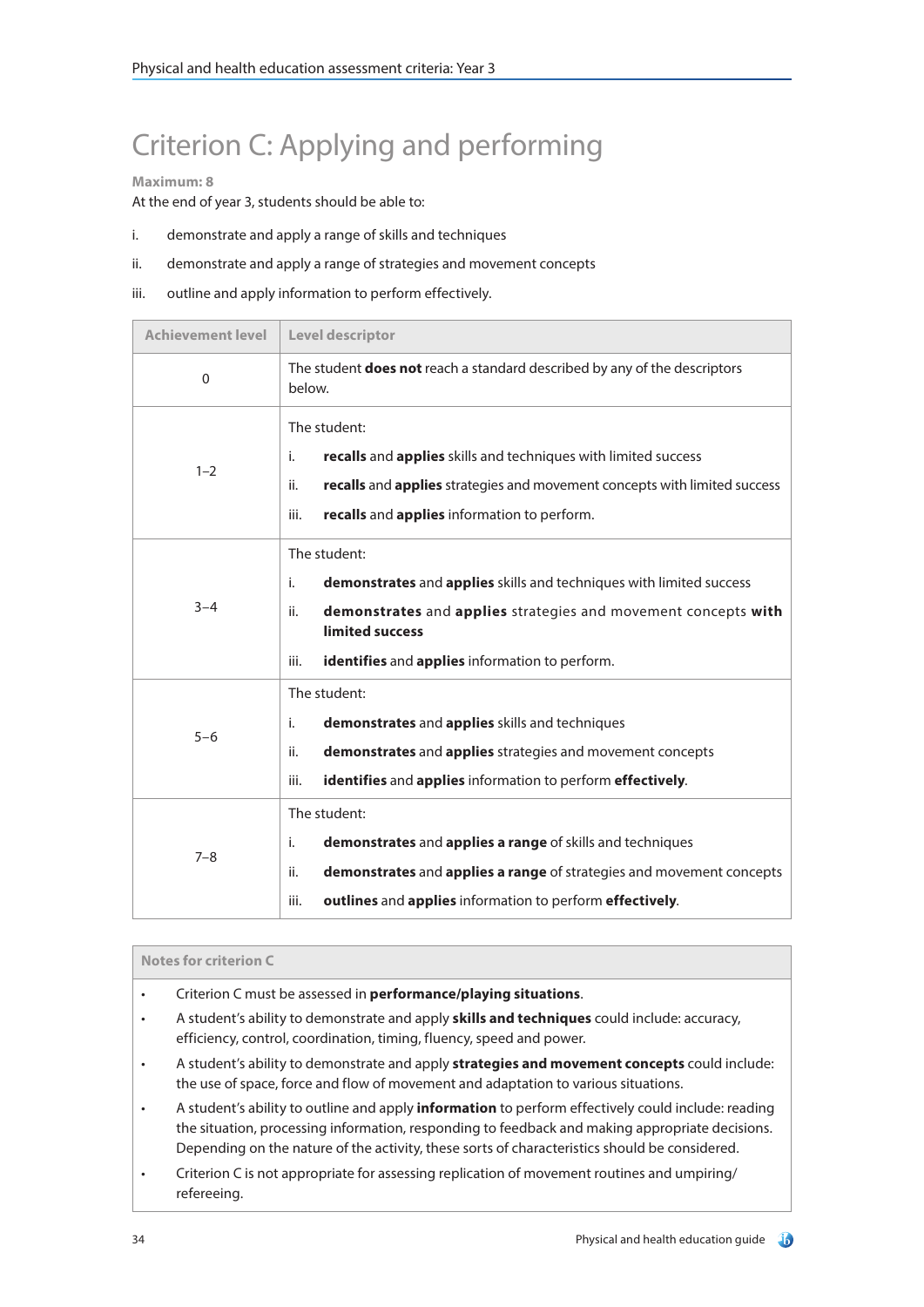## Criterion D: Reflecting and improving performance

### **Maximum: 8**

At the end of year 3, students should be able to:

- i. describe and demonstrate strategies to enhance interpersonal skills
- ii. explain the effectiveness of a plan based on the outcome
- iii. explain and evaluate performance.

| <b>Achievement level</b> | Level descriptor                                                                           |  |
|--------------------------|--------------------------------------------------------------------------------------------|--|
| $\Omega$                 | The student <b>does not</b> reach a standard described by any of the descriptors<br>below. |  |
|                          | The student:                                                                               |  |
| $1 - 2$                  | i.<br><b>identifies</b> strategies to enhance interpersonal skills                         |  |
|                          | states the effectiveness of a plan<br>ii.                                                  |  |
|                          | outlines performance.<br>iii.                                                              |  |
|                          | The student:                                                                               |  |
| $3 - 4$                  | <b>identifies</b> and <b>demonstrates</b> strategies to enhance interpersonal skills<br>i. |  |
|                          | states the effectiveness of a plan based on the outcome<br>ii.                             |  |
|                          | outlines and summarizes performance.<br>iii.                                               |  |
|                          | The student:                                                                               |  |
| $5 - 6$                  | outlines and demonstrates strategies to enhance interpersonal skills<br>i.                 |  |
|                          | describes the effectiveness of a plan based on the outcome<br>ii.                          |  |
|                          | outlines and evaluates performance.<br>iii.                                                |  |
| $7 - 8$                  | The student:                                                                               |  |
|                          | i.<br>describes and demonstrates strategies to enhance interpersonal skills                |  |
|                          | explains the effectiveness of a plan based on the outcome<br>ii.                           |  |
|                          | explains and evaluates performance.<br>iii.                                                |  |

### **Notes for criterion D**

- Criterion D is appropriate for assessing personal and social development in sports/performance leadership and officiating.
- This criterion is not appropriate for assessing plans for learning how to demonstrate isolated skills. For example, criterion D is not used to assess a student's plan for demonstrating an isolated skill such as tackling in rugby. However, it is appropriate to assess the effectiveness of a plan for improving defensive performance in rugby by developing a range of skills, strategies and techniques. In this situation, the student may plan to improve multiple areas such as strength, speed, cardiovascular fitness, tackling technique or formation in order to improve overall defensive performance.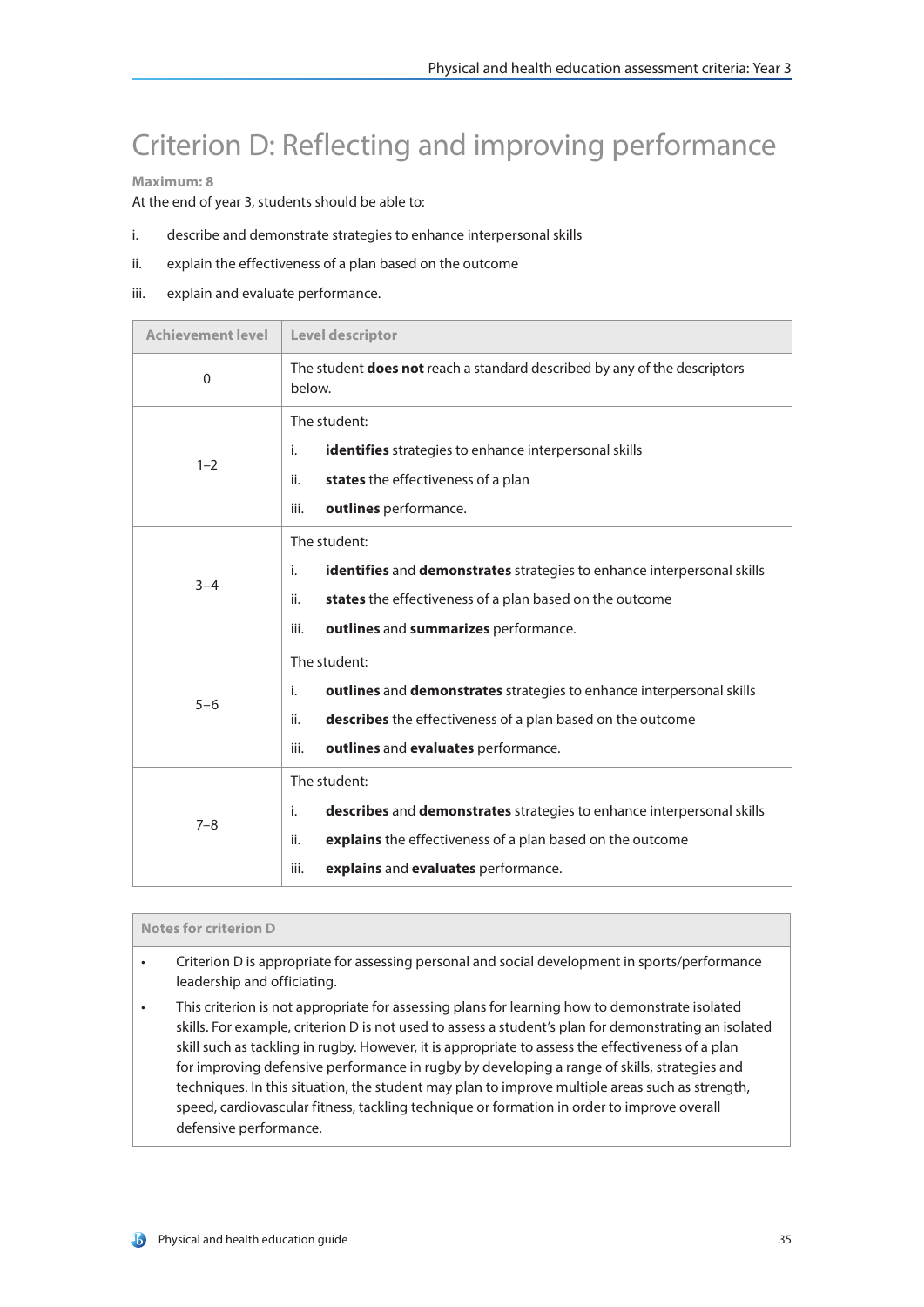### Physical and health education assessment criteria: Year 5

## Criterion A: Knowing and understanding

#### **Maximum: 8**

At the end of year 5, students should be able to:

- i. explain physical and health education factual, procedural and conceptual knowledge
- ii. apply physical and health education knowledge to analyse issues and solve problems set in familiar and unfamiliar situations

| <b>Achievement level</b> | Level descriptor                                                                                                                                                                                                                                                                                                                                                      |  |
|--------------------------|-----------------------------------------------------------------------------------------------------------------------------------------------------------------------------------------------------------------------------------------------------------------------------------------------------------------------------------------------------------------------|--|
| $\Omega$                 | The student <b>does not</b> reach a standard described by any of the descriptors<br>below.                                                                                                                                                                                                                                                                            |  |
| $1 - 2$                  | The student:<br>states physical and health education factual, procedural and conceptual<br>i.<br>knowledge<br>applies physical and health education knowledge to investigate issues<br>ii.<br>and suggest solutions to problems set in familiar situations<br>applies physical and health terminology to communicate understanding<br>iii.<br>with limited success.   |  |
| $3 - 4$                  | The student:<br>outlines physical and health education factual, procedural and<br>i.<br>conceptual knowledge<br>applies physical and health education knowledge to analyse issues and<br>ii.<br>to solve problems set in familiar situations<br>applies physical and health terminology to communicate understanding.<br>iii.                                         |  |
| $5 - 6$                  | The student:<br>i.<br><b>identifies</b> physical and health education factual, procedural and<br>conceptual knowledge<br>applies physical and health education knowledge to analyse issues and<br>ii.<br>to solve problems set in familiar and unfamiliar situations<br>applies physical and health terminology consistently to communicate<br>iii.<br>understanding. |  |

iii. apply physical and health terminology effectively to communicate understanding.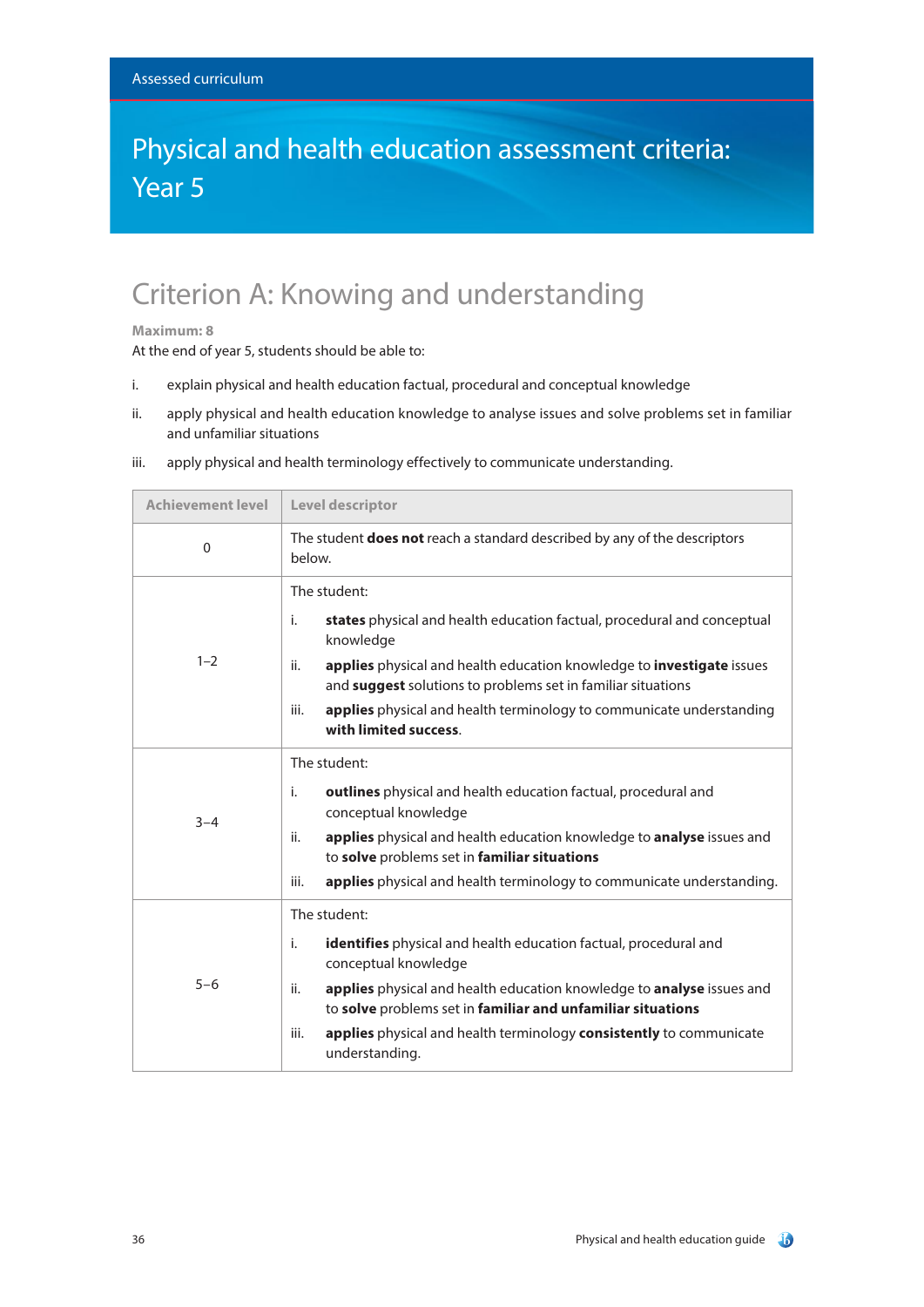| <b>Achievement level</b> | <b>Level descriptor</b>                                                                                                                                                      |
|--------------------------|------------------------------------------------------------------------------------------------------------------------------------------------------------------------------|
| $7 - 8$                  | The student:                                                                                                                                                                 |
|                          | j.<br>explains physical and health education factual, procedural and<br>conceptual knowledge                                                                                 |
|                          | ii.<br><b>applies</b> physical and health education knowledge to <b>analyse</b> complex<br>issues and to solve complex problems set in familiar and unfamiliar<br>situations |
|                          | iii.<br>applies physical and health terminology consistently and effectively to<br>communicate understanding.                                                                |

| Notes for criterion A                                                   |  |
|-------------------------------------------------------------------------|--|
| Criterion A must be assessed in non-performance/non-playing situations. |  |
| Criterion A can be assessed only through written or oral tasks.         |  |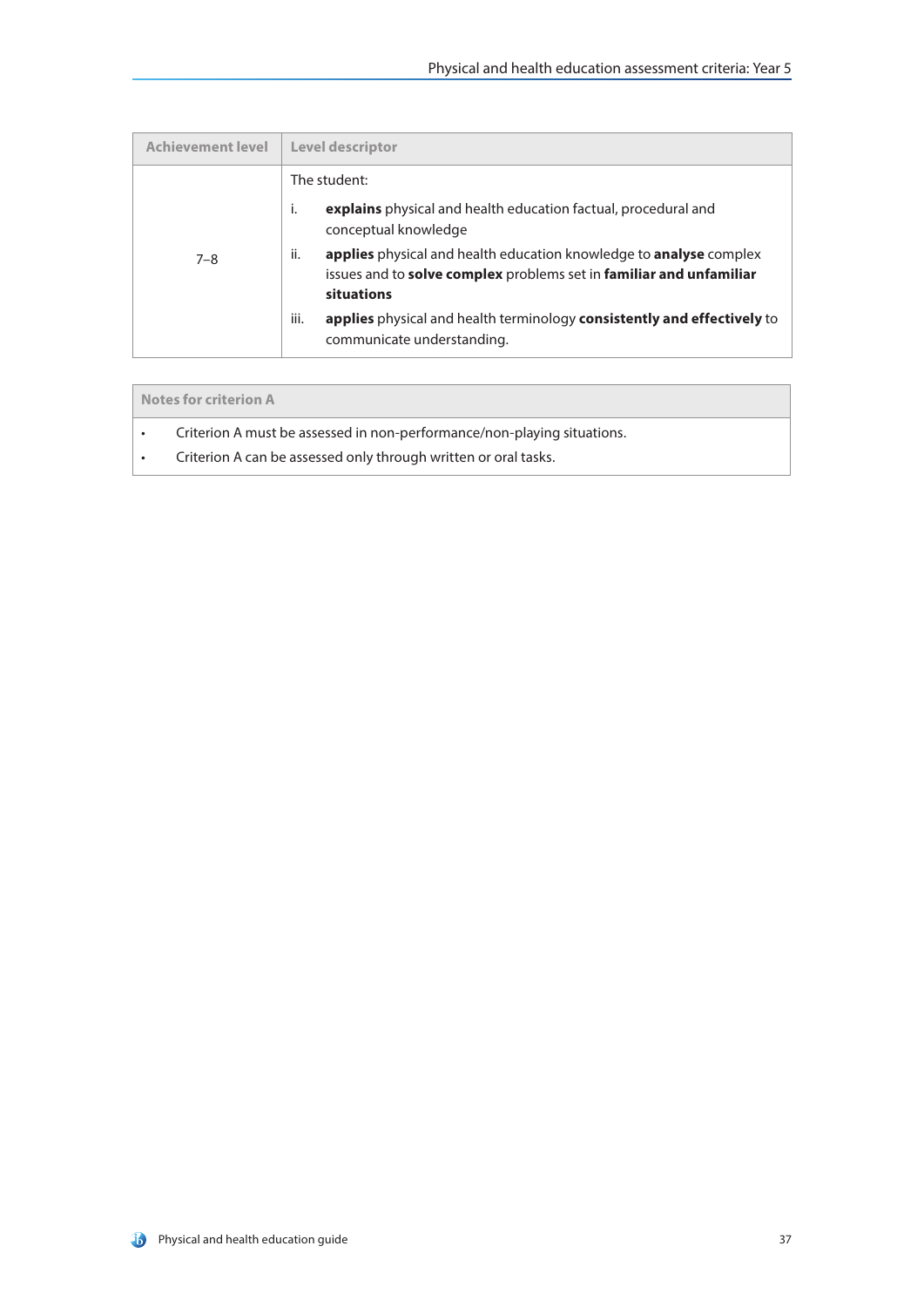# Criterion B: Planning for performance

### **Maximum: 8**

At the end of year 5, students should be able to:

- i. develop goals to enhance performance
- ii. design, explain and justify a plan to improve physical performance and health.

| <b>Achievement level</b> | Level descriptor                                                                                                                                            |
|--------------------------|-------------------------------------------------------------------------------------------------------------------------------------------------------------|
| $\mathbf{0}$             | The student <b>does not</b> reach a standard described by any of the descriptors<br>below.                                                                  |
| $1 - 2$                  | The student:<br>identifies goals to enhance performance<br>i.<br>constructs a plan to improve physical performance and health.<br>ii.                       |
| $3 - 4$                  | The student:<br>outlines goals to enhance performance<br>i.<br>constructs and describes a plan to improve physical performance and<br>ii.<br>health.        |
| $5 - 6$                  | The student:<br>explains goals to enhance performance<br>i.<br>ii.<br>designs and explains a plan to improve physical performance and health.               |
| $7 - 8$                  | The student:<br>i.<br>develops goals to enhance performance<br>ii.<br>designs, explains and justifies a plan to improve physical performance<br>and health. |

### **Notes for criterion B**

• Criterion B can be assessed through units that require students to inquire and plan. Examples include: composition of aesthetic movement routines (such as gymnastics, dance, sport aerobics, martial arts), fitness training programmes, coaching programmes, game creation and laboratory investigations (such as fitness, skill acquisition, energy systems).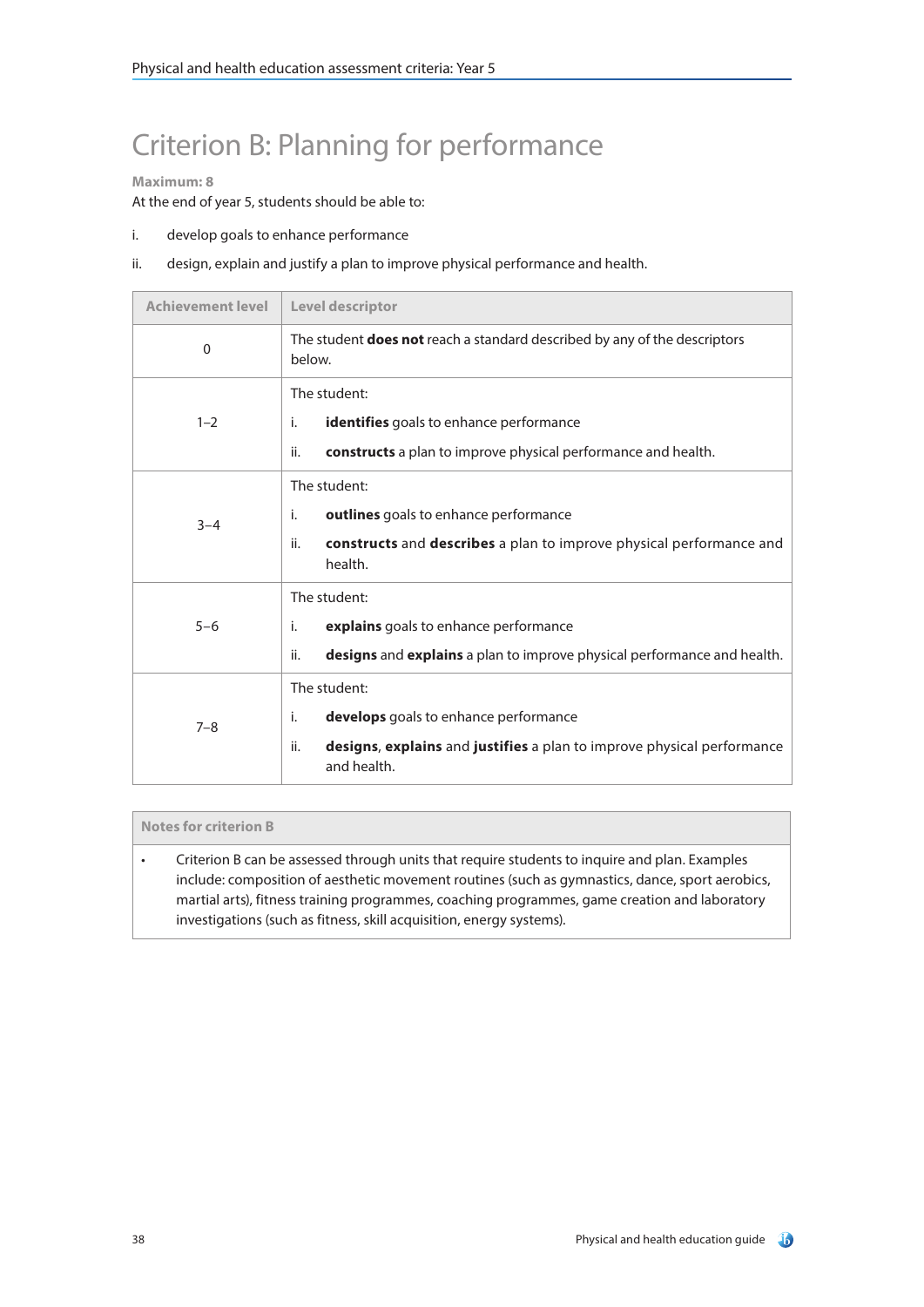## Criterion C: Applying and performing

### **Maximum: 8**

At the end of year 5, students should be able to:

- i. demonstrate and apply a range of skills and techniques effectively
- ii. demonstrate and apply a range of strategies and movement concepts effectively
- iii. analyse and apply information to perform effectively.

| <b>Achievement level</b> | Level descriptor                                                                                                                                                                                                                                              |  |
|--------------------------|---------------------------------------------------------------------------------------------------------------------------------------------------------------------------------------------------------------------------------------------------------------|--|
| $\Omega$                 | The student <b>does not</b> reach a standard described by any of the descriptors<br>below.                                                                                                                                                                    |  |
| $1 - 2$                  | The student:<br>demonstrates and applies skills and techniques with limited success<br>i.<br>demonstrates and applies strategies and movement concepts with<br>ii.<br>limited success<br>recalls information to perform.<br>iii.                              |  |
| $3 - 4$                  | The student:<br>demonstrates and applies skills and techniques<br>i.<br>demonstrates and applies strategies and movement concepts<br>ii.<br>iii.<br>identifies and applies information to perform.                                                            |  |
| $5 - 6$                  | The student:<br>demonstrates and applies a range of skills and techniques<br>i.<br>ii.<br>demonstrates and applies a range of strategies and movement concepts<br>iii.<br>analyses and applies information to perform.                                        |  |
| $7 - 8$                  | The student:<br>demonstrates and applies a range of skills and techniques effectively<br>i.<br>demonstrates and applies a range of strategies and movement concepts<br>ii.<br>effectively<br>analyses and applies information to perform effectively.<br>iii. |  |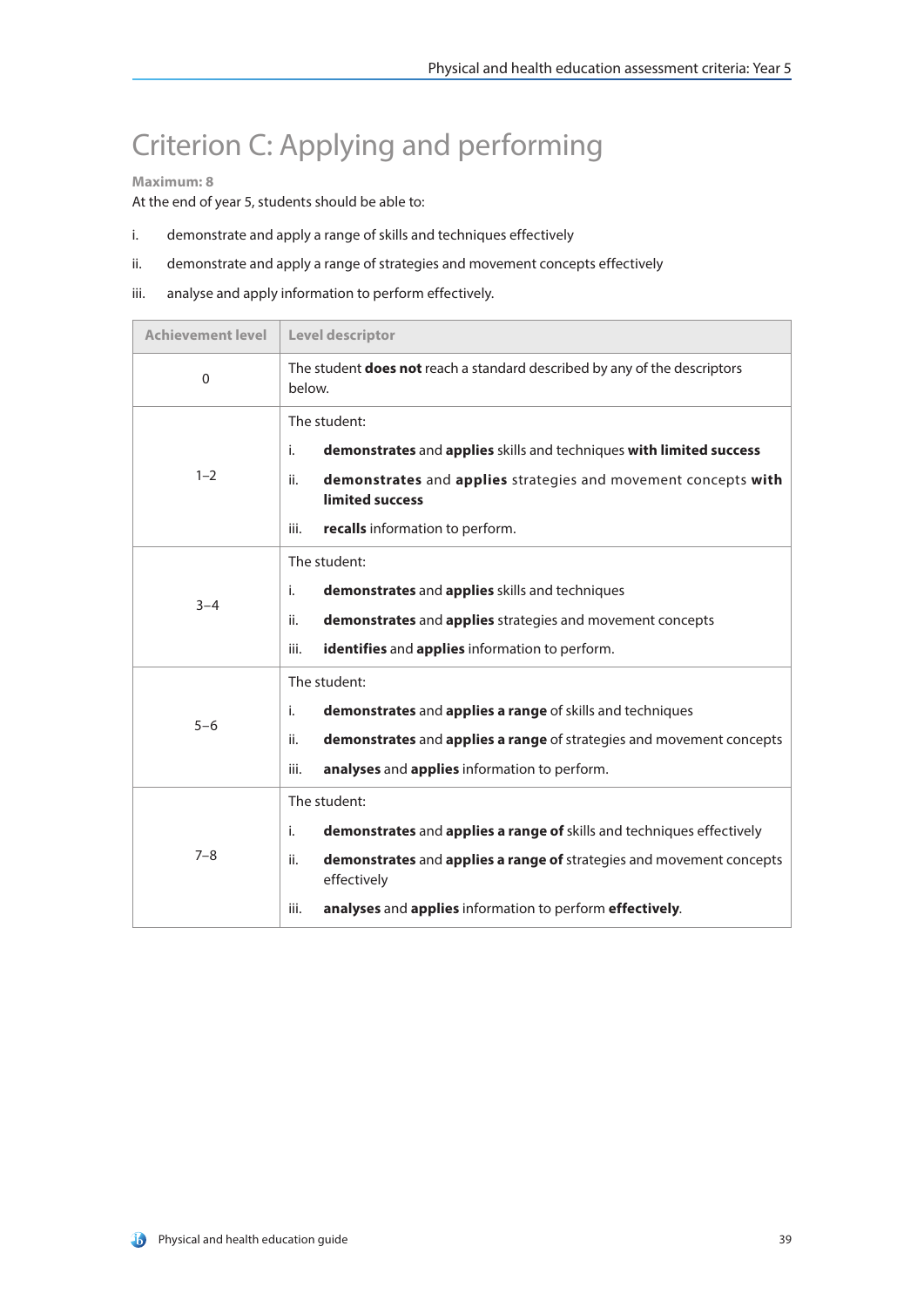**Notes for criterion C**

- Criterion C must be assessed in **performance/playing situations**.
- A student's ability to demonstrate and apply **skills and techniques** could include: accuracy, efficiency, control, coordination, timing, fluency, speed and power.
- A student's ability to demonstrate and apply **strategies and movement concepts** could include: the use of space, force and flow of movement and adaptation to various situations.
- A student's ability to analyse and apply **information** to perform effectively could include: reading the situation, processing information, responding to feedback and making appropriate decisions. Depending on the nature of the activity, these sorts of characteristics should be considered.
- Criterion C is not appropriate for assessing replication of movement routines and umpiring/ refereeing.
- Criterion C, strand iii (analyse and apply information to perform effectively) is not applicable for eAssessment.